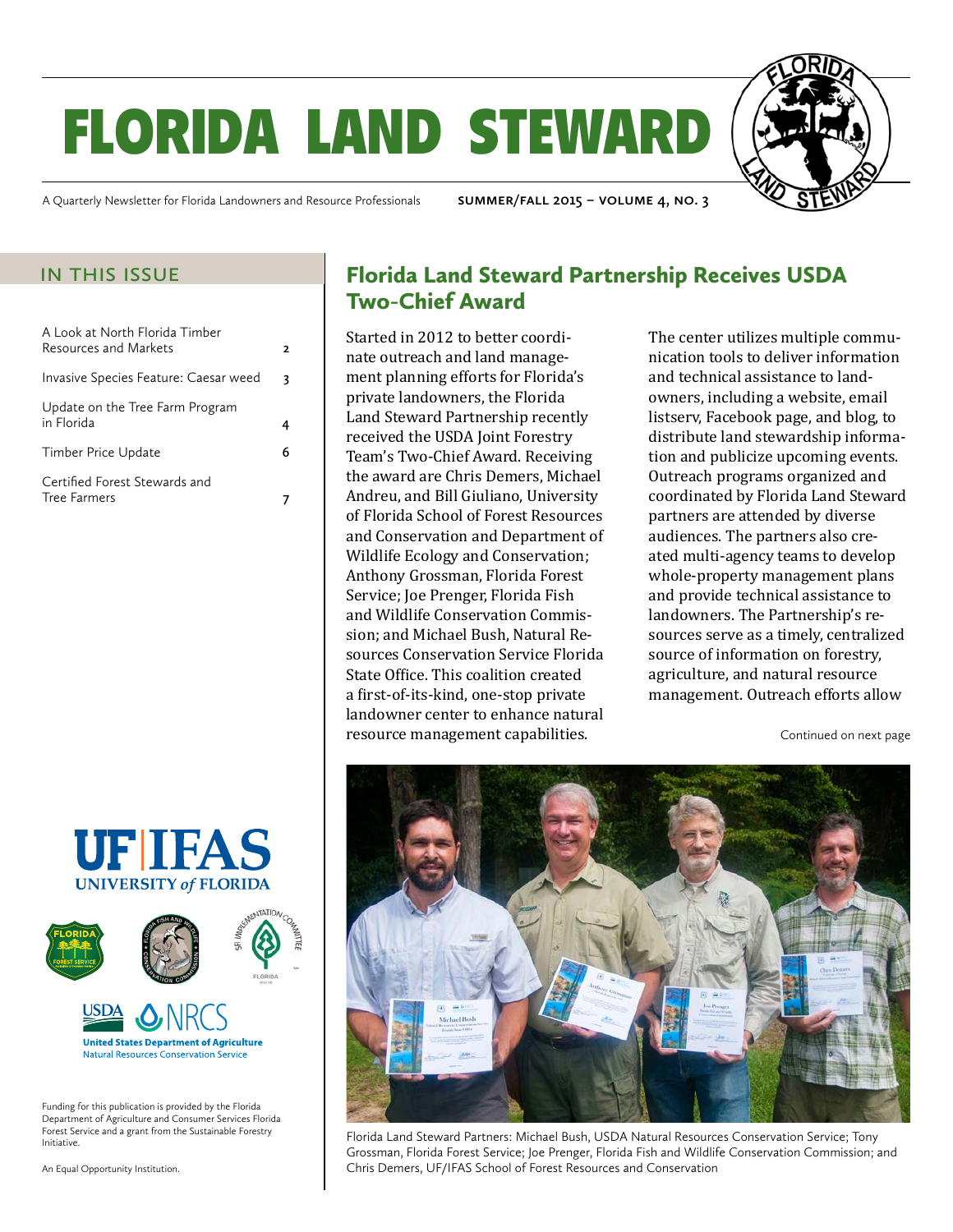Florida Land Steward Partnership Receives USDA Two-Chief Award...continued from previous page

attendees to receive information and services in a unified package, which helps prevent duplication of effort, contradictory messages, or missed opportunities. Partners' outreach efforts resulted in over 54,000 website hits in 2014, email updates sent to over 1,700 landowners and professionals, and over 7,000 calendars distributed annually.

The USDA Joint Forestry Team is a national partnership of the USDA Forest Service, USDA Natural Resources Conservation Service, the National Association of State Foresters representing state forestry agency executives, and the National Association of Conservation Districts. The Team's purpose is to make recommendations that result in coordinated interagency delivery

of forestry and conservation assistance for working forests, farms, and ranches. Team participants seek to improve the sustainability of the nation's forests in order to provide optimum levels of public benefits and ecosystem services. More info about these and other awardees is at http://jointforestryteam.org/ success-stories

#### A Look at North Florida Timber Resources and Markets

By Brian Cobble, Florida Forest Service

History shows that, after excellent market conditions and extensive timber stand establishment in the 1980s and into the 1990s, 1998 was one of the peak tree planting years in Florida. A tremendous pine inventory was established on forest lands in North Florida during this time frame. Tree planting efforts focused largely on establishing slash pine stands on many private lands. This was accomplished through cooperative efforts involving USDA Natural Resources Conservation Service and Farm Service Agency cost-share programs and assistance from Florida Forest Service County Foresters. The "old acronym soup" cost-share assistance programs included F.I.P (Forestry Incentive Program), S.I.P (Stewardship Incentive Program), and others that were beneficial for private landowners in the North Florida wood basket (no longer available). Not only were trees planted during the peak year of 1998, but the years surrounding this peak were also some of the best years in recent history for tree-planting landowners in the region. The pines established in 1998 and surrounding years have created an inventory of wood that is clearly visible on the "world-wide, forestry radar screen", and wood utilizing companies from around the globe have sharply focused their attention

on the wood resources growing in our region.

Now, in the second decade of the new millennium, the forest products industry in North Florida is growing rapidly. New mill start-ups and expansion of local existing mills is on the rise. Technological advancements in the wood energy market have led to the construction of a 100 megawatt woody biomass-fueled power plant in Alachua County, which became operational in December 2013. The Packaging Corporation of America pulp mill near Lake Park, Georgia upgraded their boiler system to generate 48 megawatts burning a wood byproduct, called black liquor, to produce the energy used by the facility. The Georgia Pacific Cellulose mill in Perry, FL also upgraded to a 48 Megawatt boiler system that uses wood residues to produce electricity for the mill. Each of the "wood to energy" systems above has the capacity to place energy onto the public power grid. A new sawmill in Suwannee County, Klausner Lumber One, which is operational since February 2015, may become the largest mill of its kind in the Southeastern U.S. The Suwannee Lumber Bark Processing facility, adjacent to and using bark from the Klausner mill, is now producing pine bark mulch. The

announcement of two additional pellet mills along the Suwannee River corridor could take advantage of the local wood basket, and plans are to export the pellets internationally.

#### **Demand and Supply**

The onslaught of demand for trees planted in 1998 began last year as those trees reached 16 years of age. On extremely dry sites, some of those stands were harvested even earlier at ages 13, 14 and 15 when wet weather prevailed in the region. Mill competition for pulpwood-size trees has become fierce, with record prices paid for pine pulpwood in the North Florida region surrounding wet weather in spring of 2014. As new mills come online, and more are anticipated being built, competition for this wood has led many landowners to ask the simple question: "Is there enough wood?"

The amount of wood harvested in 2014 is presently unknown, as forest inventory efforts for that year are currently being completed, but clearcut harvests have clearly been common in the region. The estimate of acreage harvested in a single year in North Florida is a popular topic of discussion, as well as the transition

Continued on next page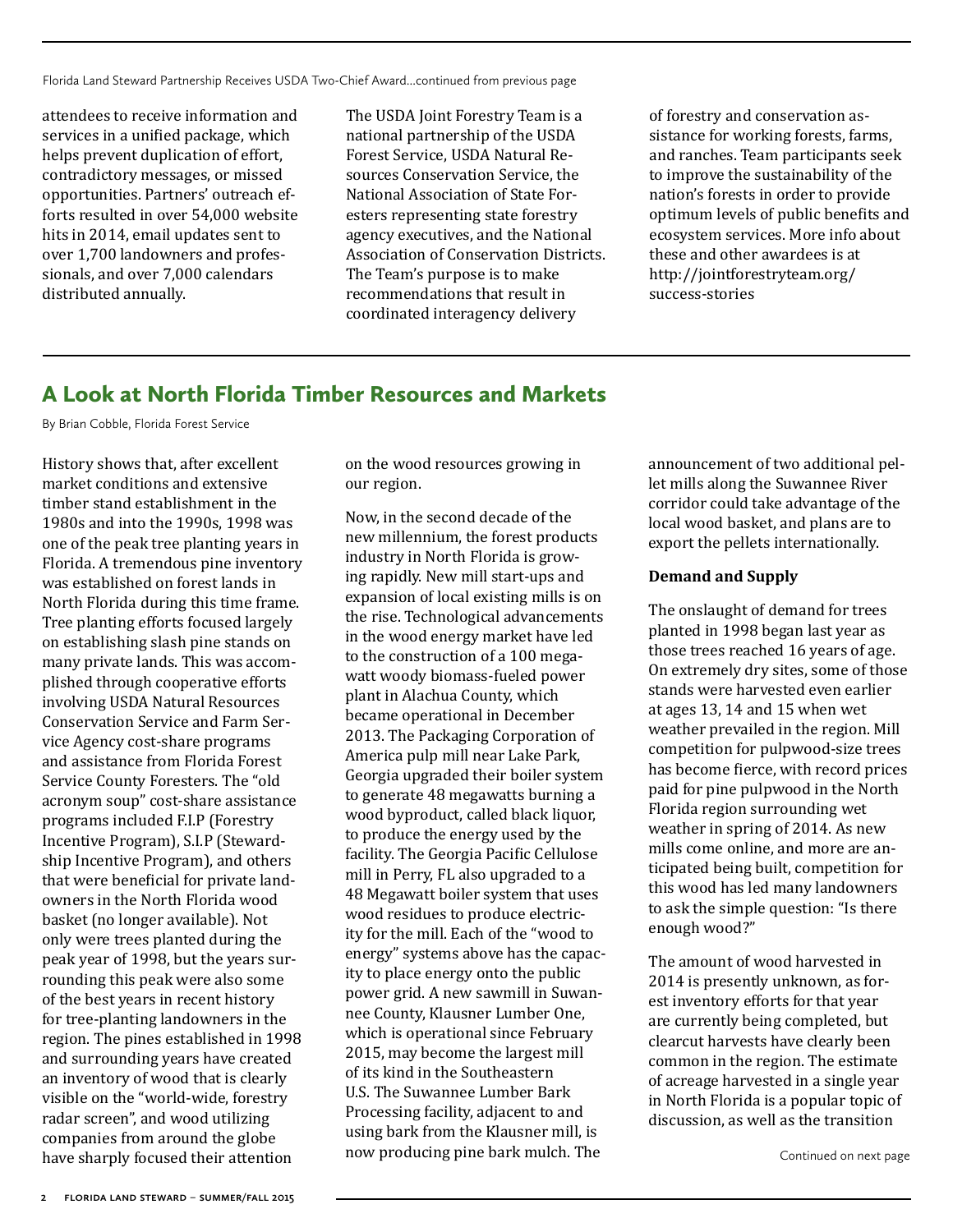A Look at North Florida Timber Resources and Markets...continued from previous page

of these sites to other land uses. Intensive agriculture has been a common land use transition, and the vast Florida aquifer has attracted global investors for another valuable resource in this region: water. New center pivot irrigation systems or new fence and recent forage plantings for livestock now sit where pine stands grew until very recently. From available data it is estimated that about 25,000 acres of Suwannee County forest land was harvested in 2014, with approximately one half of that acreage returning to forestry. A quarter of that land has transitioned to other agricultural uses such as those described above, and the remaining quarter is idle. It is suspected that idle property is in that condition because landowners may be having a hard time making decisions about

what direction to go with the land next.

#### **Abundant Landowner Assistance**

During fiscal year 2014 the Suwannee County Forest Service Office provided assistance on about 9,000 acres of reforestation and forest management projects. Financial assistance requests through six different cost-share programs exceeded \$1 million, and served 231 Suwannee County landowners. Forestry programs (both state and federal) with which the County Forester provided assistance included the Environmental Quality Incentives Program, Longleaf Pine Initiative, Gulf of Mexico Initiative, Southern Pine Beetle Assistance Program, and Longleaf Pine Landowner Incentive Program.

Landowner assistance included project identification through field visits, practice delineation, mapping, forest management plan preparation, planning, and then follow-up visits with each landowner during completions of various tasks of each approved contract. It was one of the busiest years I can remember, and Suwannee County has always been an actively engaged forestry area. Approximately 4,000 acres received approval through the above mentioned programs, and many landowners moved forward with their forest management practices either with or without the assistance they applied for. So 2015 is shaping up to be another extremely busy year, which is a good thing for landowners and the forest resources of this region.

#### Invasive Species Feature: Caesar weed

By Alicia Campanella

Caesar Weed (*Urena lobata*) is aggressively and rapidly colonizing wild lands in Florida. While sources disagree about Caesar weed's continent of origin, it is thought to have been introduced to Florida as an ornamental plant as early as the late 1800s. Currently it grows worldwide and is considered invasive and problematic in many countries. It has a history of cultivation for uses such as soil stabilization, as a fiber crop, in soap making, and as a folk medicine for several diseases, including malaria. As of 2015, its current distribution in the United States is limited to Florida, Louisiana and the Hawaiian islands, but its rate of spread is notable and it can be expected to invade other states.

#### **Recognizing an Invader**

Contributing to its incredible adaptability, Caesar weed can display either an annual or a



Photo by Ann Murray

perennial growth habit. It is easily recognized by its leaves, which are a bright green hue and have 3 to 5 pointed lobes on their upper margins. Another distinguishing feature of this plant are the flowers, which are small and typically pink to purple in color, resembling a scaled-down

version of a hibiscus. It can grow up to 10 feet and tends to have a bush-like appearance as it grows. It also has fine hairs along its stems. This small but conspicuous plant produces plentiful seeds which are covered with burs. These seeds disperse easily in the wind and water. Many who are familiar with the plant refer to its seeds as "hitchhikers" because they easily adhere to animal fur, clothing, and shoes, as well as agricultural tools and equipment. This means that it is highly mobile and is able to spread far from its source plant. Like other invasive species, Caesar weed grows in a variety of habitats. Shady areas tend to slow its spread, as it has a preference for open, sunny areas, where it thrives and proliferates quickly. It is often seen invading forest boundaries, in agricultural areas, and other disturbed sites.

Continued on page 5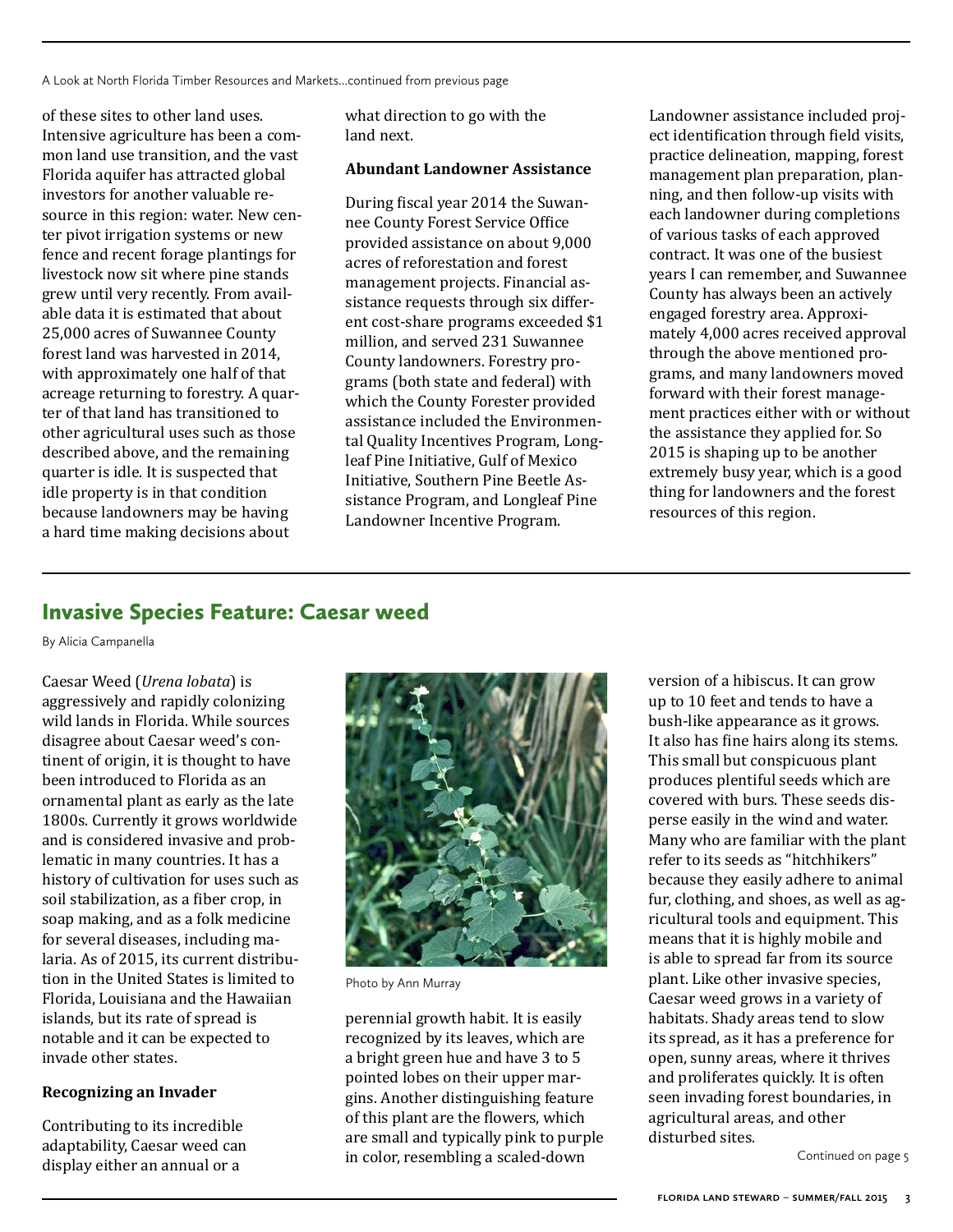### Update on the Tree Farm Program in Florida

By Jon H. Gould, co-editor, Florida Tree Farm Committee Member, and Tree Farmer

Several years ago I wrote an article entitled "What Is the Tree Farm Program?" that was published in this newsletter. Since that time a lot of changes have occurred in the Tree Farm Program, as well as wood markets, including a growing requirement for certified wood in North America and overseas markets. The Tree Farm Committee asked me to update my previous article and discuss some of the upcoming changes.

#### **American Tree Farm Program**

The American Tree Farm System® was founded in 1941 to promote sustainable management of forests through education and outreach to family forest landowners. The American Forest Foundation, which has managed the American Tree Farm System since 1993, sets the standards for the program and runs the national office in Washington, D.C. State Tree Farm Committees operate and administer the program at the local level. Qualified inspecting foresters provide assistance to Tree Farmers and conduct initial and periodic inspections to obtain and maintain certification under the program. Tree Farmers, once certified, manage their forestland under the program guidelines. A minimum of 10 acres of forestland is required to participate.

Tree Farmers are good stewards of the forestland, committed to protecting watersheds and wildlife habitat and conserving soil. They manage their forestland for various reasons, including timber production, wildlife, recreation, aesthetics, education/outreach, and special sites. Tree Farmers receive many benefits, including the following:

• Representation on local, state, and federal issues affecting forestland owners.



- Exposure to a network of forestry professionals and landowners committed to sustainable forestry.
- Access to seminars, field days, and workshops to help manage their Tree Farm even better.
- Certification that meets both national and international standards of sustainable forest management.
- Participation in local, state, regional, and national Outstanding Tree Farmer of the Year awards and recognition.

In addition to the above benefits, Tree Farm certification has taken on more significance over the last few years as many big box wood products retailers are demanding certified wood. So far most landowners haven't received any direct financial benefits, such as price increases for their wood from being certified. However, a number of raw wood buyers and mills are now requiring wood from certified forestland. This is only expected to increase as the market for wood products is growing overseas, especially in Europe and China. Many companies in overseas countries, especially Europe, are requiring third party certified wood products (lumber, wood pellets, furniture, paper, etc.), as well as raw materials such as saw logs and pulpwood.

#### **Florida's Tree Farm Program**

The Tree Farm program began in Florida in 1946 with the first Tree Farm certified in June of that year. The program is administered by the Florida Forestry Association through the Tree Farm Committee which includes private, industry, and government foresters and private forest landowners, as well as a staff member of the Florida Forestry Association. Presently, Florida has 1,141 certified Tree Farms with over 969,000 acres of certified forestland in the program.

#### **Changes in the Wind**

A major recent development is that states are being given the option for Tree Farms to be either certified or just recognized. Products from certified Tree Farms are a part of the Sustainable Forestry Initiative (SFI) Program's chain of custody and are ultimately retailed with a SFI Certified label. Products from recognized Tree Farms would not be a part of this chain of custody. After carefully considering the options and feedback from Florida Tree Farmers, the Florida Tree Farm Committee has decided to follow the certified pathway because they strongly believe that the demand for certified wood is going to become even greater in the future. Even though the certified pathway has more demanding requirements for Tree Farmers, qualified inspecting foresters will be assisting Tree Farmers in preparing and maintaining up-to-date management plans and in meeting their management goals.

The committee plans to have greater, and more frequent, communication with Tree Farmers through designated contact members in each county. Communication will be through periodic individual personal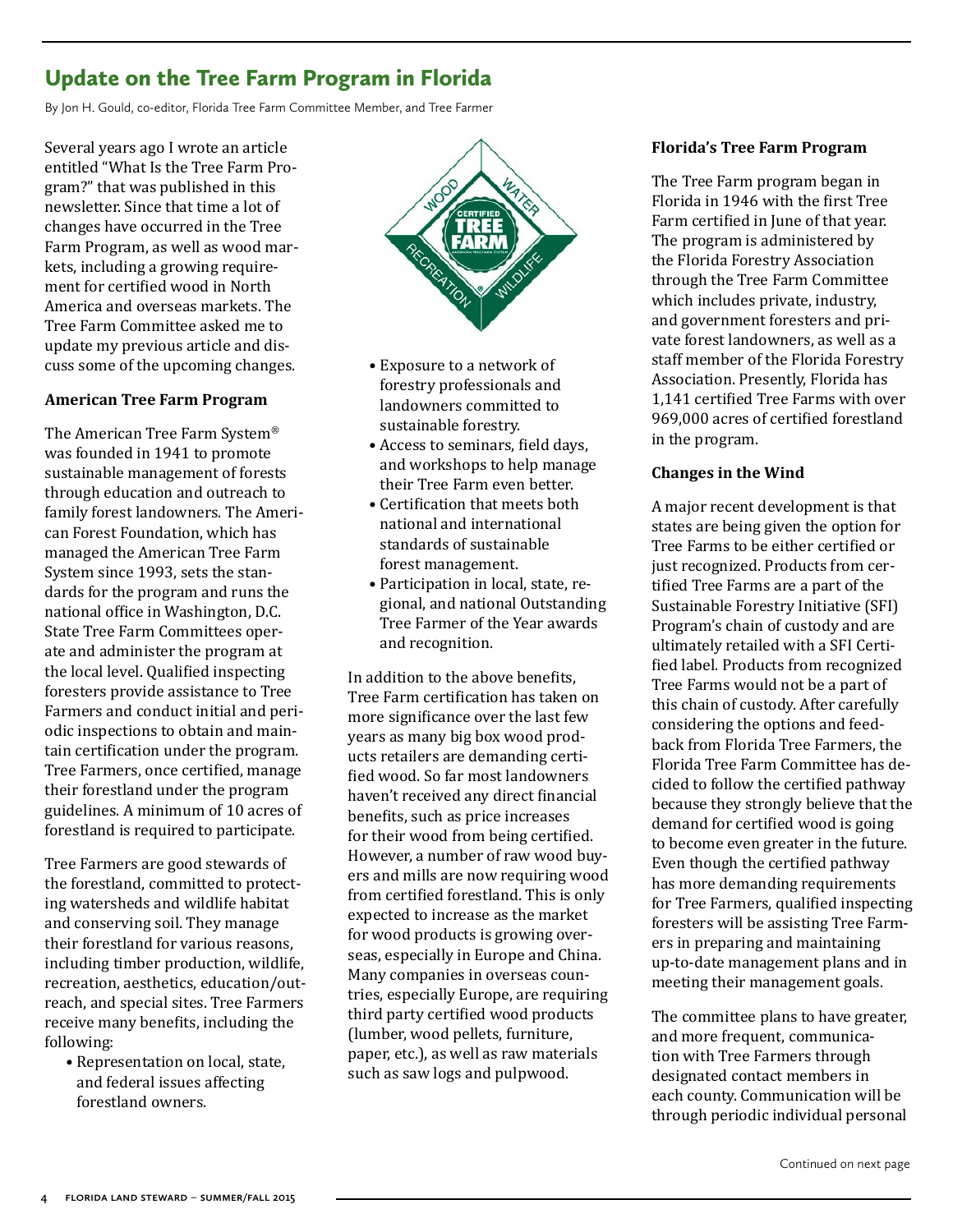Update on the Tree Farm Program in Florida...continued from previous page

contacts; local and regional meetings of Tree Farmers, foresters, and other interested parties; and correspondence by email or Postal mail. There are other changes in the works in the state program, but most of these will not affect individual Tree Farmers, just the state committee. Some of the changes may take a few years to finalize, so Tree Farmers may not see a lot of changes right away. However, better communication with Tree Farmers is at the top of the list. Even though some states have chosen to start charging Tree Farmers for their membership, the Florida Tree Farm Committee has made the decision to not charge for membership. The committee is taking steps to fund the program through other means.

#### **Staying Engaged in the Issues**

Forestry and forestland owners in Florida are facing, and will continue to face, serious challenges and the Tree Farm program is engaged in the issues affecting private forestry. As rural America continues to transform

from working forests and farms to home sites and suburbs, the social dimension of the landscape will continue to change. New residents may not understand the role of some forest practices like prescribed fire and harvesting, and may perceive the immediate effects of these practices in a negative light. This could have policy implications for forest practices. With expanding services needed by a growing population it may become more challenging for landowners to qualify for greenbelt appraisal for property taxes. At the national level, changes in the way the Clean Water Act, Endangered Species Act and other existing legislation is interpreted and enforced will likely be continuous challenges for private forest landowners. New legislative and regulatory challenges will certainly come about as well. The Florida Forestry Association also works as a partner with Florida Tree Farm in public outreach to teachers and youth to try to mitigate these challenges.

**If you would like more information about the Florida Tree Farm Program, contact the Chair of your Tree Farm District.**

Landowners west of the Apalachicola River, needing more information on the Tree Farm program, please contact: **District I Chair-Shawn Cooper** (American Forest Management) @ 850-526-5110 (ext-14), shawn.cooper@amforem.biz.

Landowners that are east of the Apalachicola River, but west of the Suwannee River, please contact, **District II Chair-Roy Lima** (Fl. Forest Service) @ 850-681-5942, Roy.Lima@freshfromflorida.com.

Landowners that are east of the Suwannee River and west of the St. John's river including all of Duval, Putnam, Marion and Levy counties, contact, **District III Chair-Greg Marshall** (FL. Forest Service) @ 352-233-8342, Gregory. Marshall@FreshFromFlorida.com.

For St. John's, Flagler, Volusia and all counties south of Marion and Levy, please contact, **District IV Chair-Stephen Lloyd** (FL. Forest Service) @ 386-226-0445, Stephen.Lloyd@freshfromflorida.com.

Invasive Species Feature: Caesar weed...continued from page 3

#### **Control Methods**

Early removal of plants before they produce seeds is critical. Take caution when using equipment near the plant or walking through an area where it is present, to prevent unintentional seed dispersal. Mulching can also help stop seedlings from establishing. Currently there are no biological controls used in the United States, however the plant seems to display a natural vulnerability to the herbicides and the insect pests



Photo by Ann Murray

that would typically damage the cotton plant. Recommended herbicide treatment is a solution of up to 2% triclopyr mixed with .25% surfactant and apply to foliage. Take care not

to allow herbicide to come into contact with desirable plant species. As always, ensure that you use proper personal protective equipment when using herbicides and follow all instructions on product labels.

For more information about this plant, other invasive exotic species, funding, and regional efforts to prevent and control infestations see the Florida Invasive Species Partnership web site at http://www.floridainvasives.org/

### Get Email Updates!

Don't miss out on upcoming events and news! Send an email to cdemers@ufl.edu to be added to the Stewardship listserv. Updates are sent every week or two.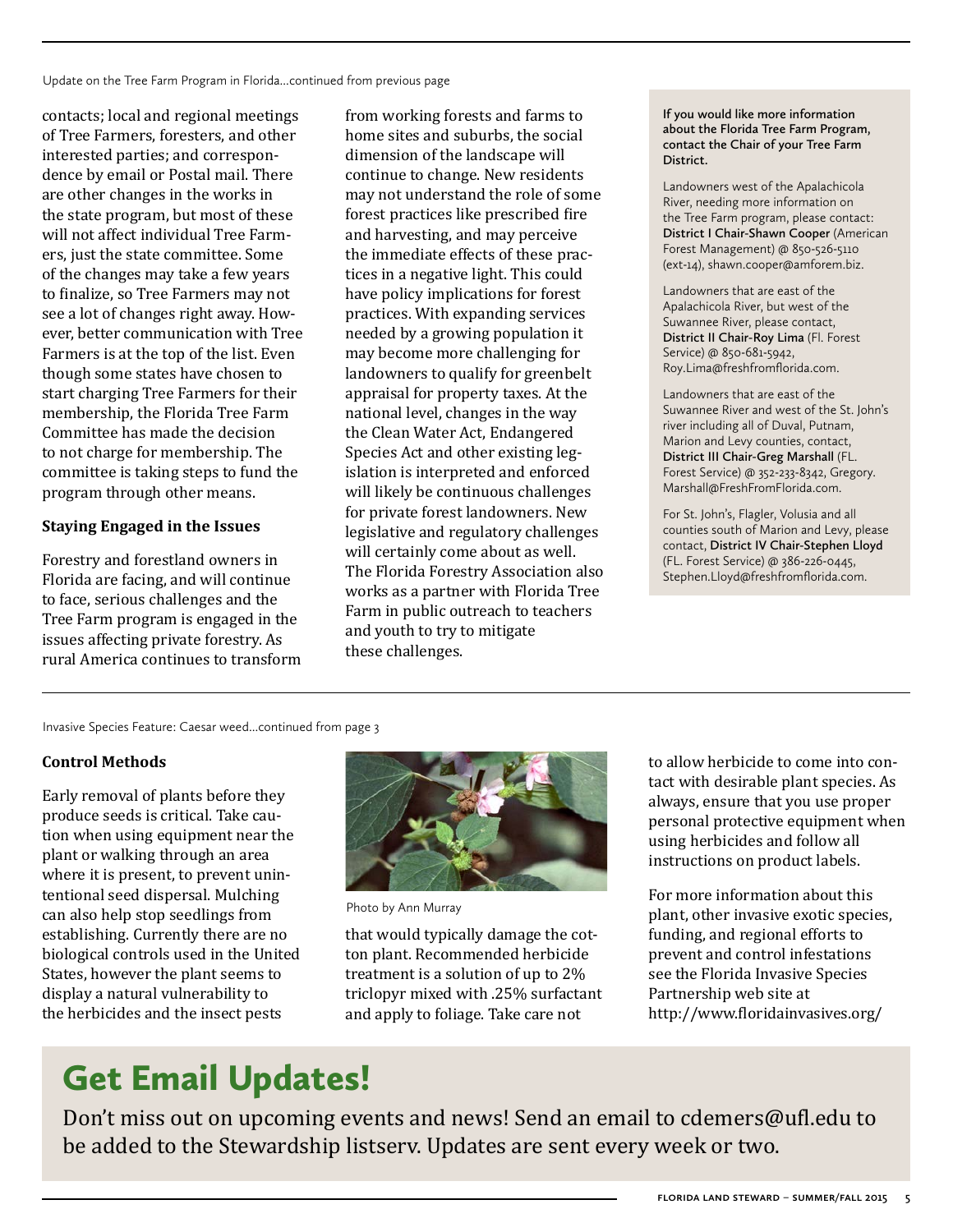## **TIMBER PRICE UPDATE**

The timber pricing information below is useful for observing trends over time, but does not reflect current conditions at a particular location. Landowners considering a timber sale are advised to solicit the services of a consulting forester to obtain current local market conditions.

Average stumpage prices for the three major products in Florida, as reported in the **2nd Quarter 2015** Timber Mart-South report were:

#### Florida Stumpage Prices

**Pine pulpwood:** \$39/cord (\$14/ton), same as 1<sup>st</sup> Qtr 2015

**Pine C-N-S:** \$60/cord (\$22/ton), ↓

**Pine sawtimber:** \$76/cord (\$29/ton), ↓

#### Trend Report

Average stumpage prices of most products in the region dropped slightly in the second quarter but market conditions were stable overall. Wood products and paper producers all reported growth. Restructuring is the big news in the industry, with Rock-Tenn merging with MeadWestvaco to become WestRock. WestRock will consist of 26 paper and packaging facilities in North America. Persistent summer rains in many areas are likely helping stumpage prices for timber on dry ground.



Timber Mart-South is compiled and produced at the Center for Forest Business, Warnell School of Forest Resources, University of Georgia, under contract with the Frank W. Norris Foundation, a non-profit corporation serving the forest products industry. See **http://www.tmart-south.com/** for information on subscriptions.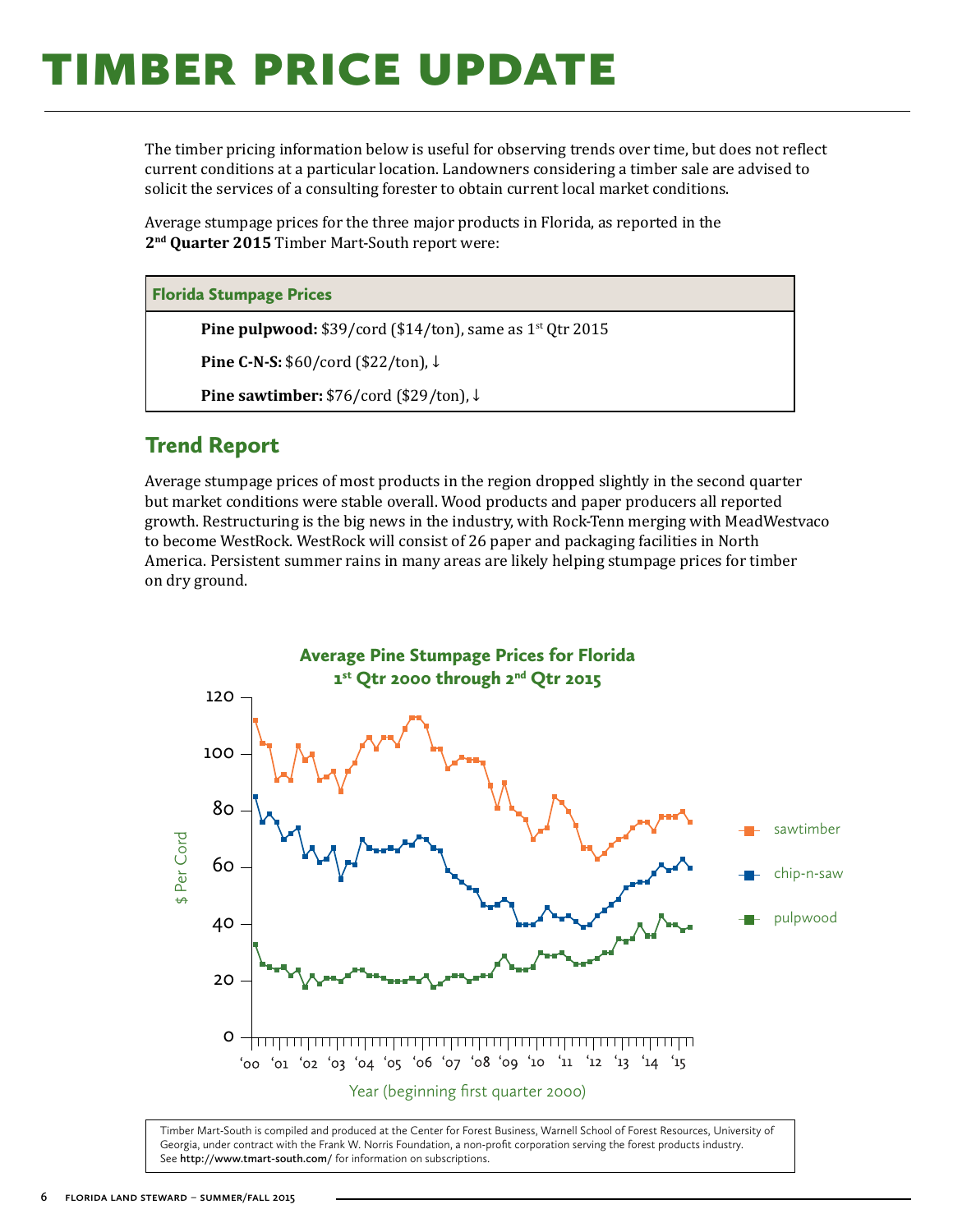### congratulations certified forest stewards and tree farmers

For more information about becoming a Certified Forest Steward or Tree Farmer, contact your Florida Forest Service County Forester, consultant or learn about it at:

http://www. freshfromflorida.com/ Divisions-Offices/ Florida-Forest-Service/ For-Landowners/ Programs/

or

http://www.

These landowners have a current Forest Stewardship and/or Tree Farm management plan for their property and have demonstrated excellent stewardship of their land resources.



floridaforest.org Florida International University Nature Preserve: Edy Cicilio (L) and Ryan Vogel with Mark Torok (R), Miami-Dade County



Debra Misch (R) with Corey Walk, Polk County



Larry Mueller with Cathy Hardin, Escambia County





Betty Sullivan, Suwannee County **Steph Budolph & Lorine Koprovic Homestead,** Steve Reddy, Forest Steward, Okaloosa County



Polk County



Sue Garner and son, Russel with Barry Stafford, Jackson County



Syretha Ward (c) with Daughter Kenneth Carman, Volusia County Daphne Grier with Barry Stafford, Jackson County